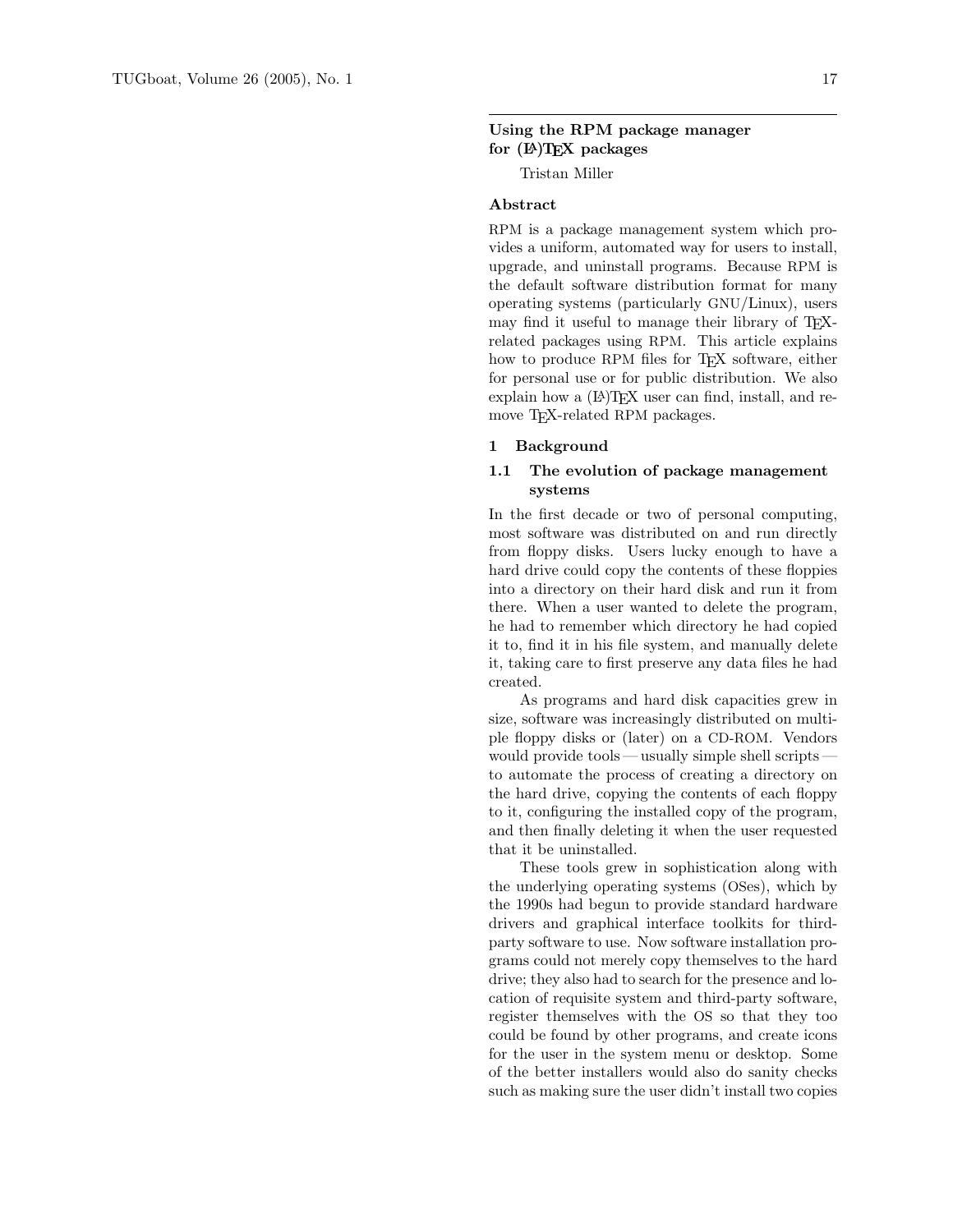of the same software package, or automatically detecting and upgrading older installed versions of the software. With the advent of dial-up bulletin board systems and eventually home Internet access, it became important for software to be downloadable in a single file rather than as dozens or hundreds of individual files as was the case with physical media.

Because each vendor wrote its own installation program, users often found themselves confused by different interfaces and lacking a single tool with which to install, upgrade, and remove software. To remedy this, each operating system developed its own standard software package management tool to be used by all users and vendors. Software developers can now distribute their programs in specially prepared packages containing the source code and/ or binary executables for the software along with important metadata such as the software's name, version number, vendor, and dependencies on other software. Packages might also include checksums or cryptographic signatures which the package management system can use to verify that they were not corrupted or tampered with during distribution.

Users install and remove these packages using standard system software, which keeps a database of all installed packages and makes sure that all dependencies are met— for example, by automatically fetching prerequisite packages, or warning the user if he is about to remove a package that other installed software depends on.

#### 1.2 Package management and T<sub>E</sub>X

Unfortunately for fans of quality typesetting, T<sub>EX</sub> and friends are currently stuck in the Dark Ages of software package management. Though T<sub>E</sub>X distributions now mostly conform to the T<sub>EX</sub> Directory Structure [\[8\]](#page-11-0), which specifies standard locations for the installation of certain types of files, there is currently no standard package format or associated tool for installing, upgrading, and removing macro packages, styles, classes, scripts, fonts, documentation, and other TEX-related paraphernalia available on CTAN and elsewhere.

As a result, users who download new packages must themselves check for prerequisites, manually process .ins and .dtx files, create the appropriate directories in their texmf tree, copy the files in, and perform necessary post-installation configuration (such as running texhash). Worse yet, when a user wishes to uninstall a package, he must manually remove the files, often from multiple directories. This usually entails consulting the original package installation instructions to help remember what got installed where.

Fortunately, until such time as the T<sub>E</sub>X community develops and settles on its own package management standard, users can avail themselves of their operating system's native package management sys-tem for the maintenance of T<sub>E</sub>X packages.<sup>[1](#page-1-0)</sup> In this article, we describe how to do this using the RPM Package Manager, a packaging system originally developed by Red Hat and now in widespread use on several operating systems.

### 1.3 RPM versus other package managers

RPM has a number of good features to recommend itself to TEX package management. Most important is its portability—RPM enjoys the status of being the official package format specified by the Linux Standard Base [\[4\]](#page-10-0), meaning that any LSBcompliant GNU/Linux distribution can handle RPM packages. Distributions which use RPM by default include Aurox, Fedora Core, Lycoris, Mandriva (formerly Mandrake), PCLinuxOS, PLD, Red Flag, Red Hat, and SUSE. Distributions which use a different native package format but which can handle RPM by virtue of their LSB compliance include Debian, MEPIS, Slackware, and Ubuntu.

However, RPM is by no means limited to GNU/ Linux operating systems. The RPM tools have been ported to Mac OS X, Novell Netware, and some commercial Unixes. Because the tools and file format specifications are released under a free license, it is possible to reimplement them on virtually any operating system. In fact, some work has already gone into porting RPM to Microsoft Windows, with some rudimentary tools available now.

It bears mention, however, that there are many alternatives to RPM the user may wish to consider. At least one TFX distribution, MiKTFX for MS-Windows, provides its own packaging utility, mpm  $[6, \S\S 3.2 \S 4.9]$  $[6, \S\S 3.2 \S 4.9]$ , which has much the same functionality as RPM. However, mpm works only with the MiKT<sub>F</sub>X distribution, and moreover is a network tool which fetches packages from some central repository. As far as the present author is able to determine, it is not possible for package authors to create and distribute their own MikTEX packages.

Another alternative is to use your operating system's native package management system. In many cases, this requires purchasing the system's official software development kit (SDK). (In the case

<span id="page-1-0"></span><sup>&</sup>lt;sup>1</sup> In this document "TEX" refers to the entire TEX system, including LAT<sub>EX</sub>, METAFONT, BIBT<sub>EX</sub>, and other components. Similarly, a "TEX package" here means any set of related files distributed, installed, and maintained as a unit. This meaning includes but is not limited to  $\text{LATEX } 2\varepsilon$  packages, which are style files supplementing a document class.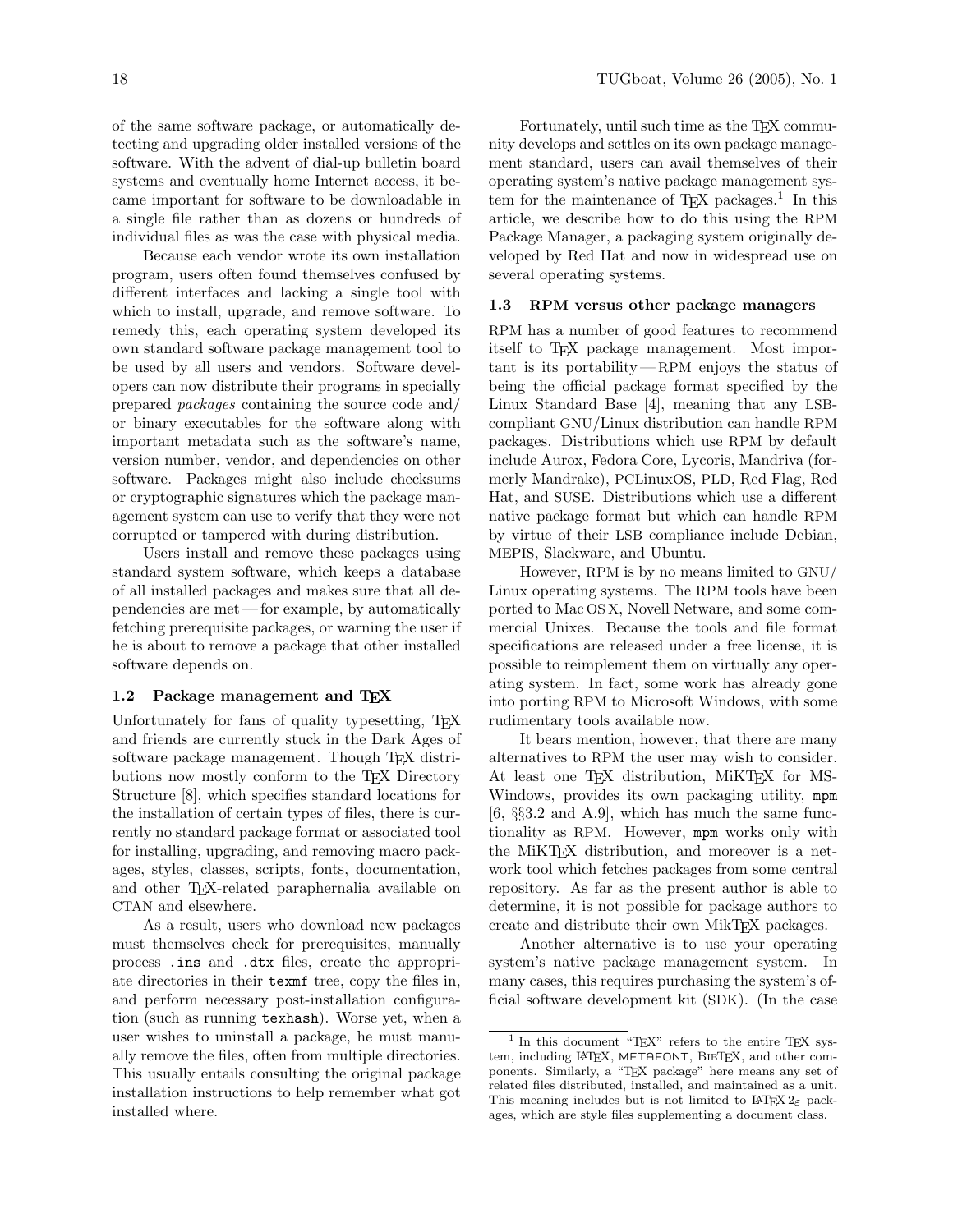of Microsoft Windows, this SDK can be downloaded for free, though it requires a gigabyte of hard drive space and comes with a restrictive license.) Another disadvantage is that the distributed packages are often bundled as executable files, adding considerable overhead (possibly several megabytes) to the size of the package. (Consider that most TEX packages are only a few kilobytes in size.) Users may also be wary of running executables for fear of viruses or spyware which the packager may have deliberately or unwittingly included.

Users of Mac OS X will be pleased to note that there exists an unofficial package management system, i-Installer, $^2$  $^2$  which enjoys notable popularity among TEX users on the Mac. The author of this tool provides i-Installer packages, or i-Packages, for a number of TEX packages. Furthermore, the i-Installer distribution includes tools for users to create their own i-Packages.

#### 1.4 About this article

This article makes liberal use of illustrative examples to help the reader understand how to use the RPM packaging tools. To help distinguish between various types of computer input and output, we employ the following typographical conventions:

- When depicting an interactive shell session, any text set in a teletype font marks that output by the computer, and **bold teletype** indicates text input by the user. At the beginning of a line, the # character indicates the superuser (root) shell prompt, while the \$ character indicates the shell prompt for a normal user account.
- Other instances of computer input and output are rendered in a teletype font. Placeholders for arguments the user is expected to specify as appropriate are rendered  $\langle$  like\_this  $\rangle$ .
- The actual contents of configuration files created by the user are set in  $\sqrt{\frac{1}{1}}$  small teletype text surrounded by a box.

In §[2,](#page-2-1) we give a brief overview of the RPM command-line interface and how it's used to install, upgrade, and remove packages. It is aimed at novice users who simply want to know how to install or remove a T<sub>EX</sub> RPM package they found on the Internet. Readers already familiar with installing RPM packages may wish to skip this section.

Section [3](#page-4-0) describes how you can create RPM packages for existing TEX packages; this information is likely to be of greatest interest to package developers and distributors, but also to advanced TEX



<span id="page-2-2"></span>Figure 1: A sample RPM filename

users who want to avoid the hassle of manual package management. This section assumes that you have a basic familiarity with downloading and manually installing TEX packages.

Finally, §[4](#page-10-2) briefly touches on some advanced topics for RPM packagers and distributors.

### <span id="page-2-1"></span>2 RPM basics

### <span id="page-2-3"></span>2.1 RPM files and where to find them

Software for use with RPM is distributed in files known as RPM packages, which have the filename suffix .rpm. In order to distinguish between different versions of a package, a standard file naming scheme is employed which encodes the package name, its version and release number, and the computer architecture it is designed to work with. The syntax is illustrated with an example in Figure [1.](#page-2-2)

- The *package name* indicates the name of the software (or in our case, TEX package) packaged in the RPM.
- The version is the version of the software to be installed.
- The *release* field is used to indicate revisions of the packaging of that particular version of the software. For instance, sometimes the person packaging the software will make an error, such as leaving out a particular file. Every time the software is repackaged to fix such an error, its release number is increased.
- The architecture field indicates the type of computer processor the software is designed to work with. For most executable programs, this field will have a value such as **1586** (Intel 586), ppc (PowerPC), or sparc (Sun SPARC). Most T<sub>F</sub>X packages, however, do not depend on any particular computer processor and therefore have the value noarch in this field.

One important property of an RPM package which is *not* typically included in its filename is the operating system it is designed to work with. Different Unix and GNU/Linux distributions, such as SUSE and Fedora Core, may have slightly different conventions regarding how and where programs and documentation are installed. Therefore it is always important to install only those RPM packages which are meant for the OS distribution you are using.

<span id="page-2-0"></span> $^{2}$  <http://ii2.sourceforge.net/>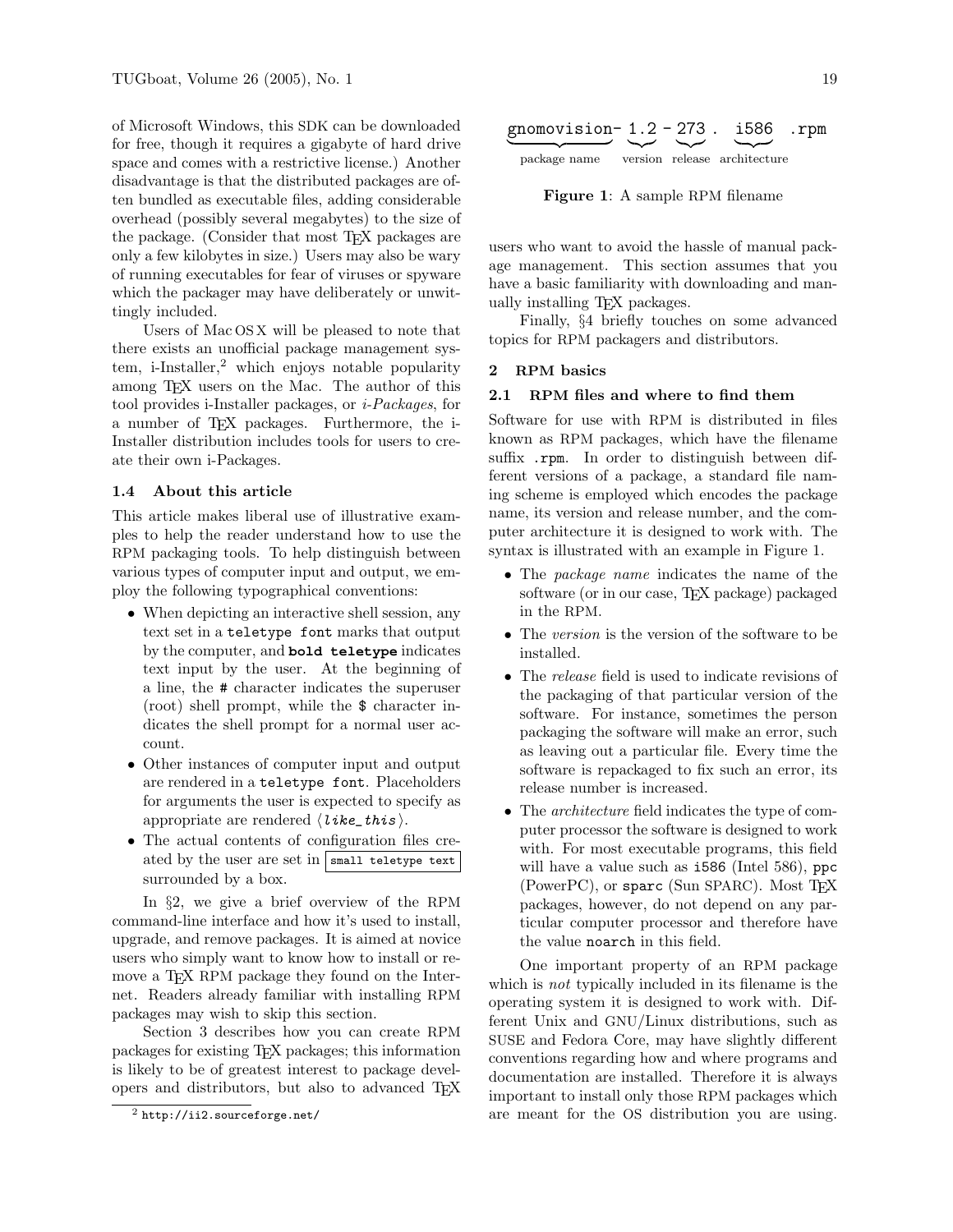(Usually whatever web page or FTP site you find the RPM on will indicate which distribution it is for.) This caveat is compounded by the fact that different TEX distributions may be available for the same operating system, and that these distributions may also have different conventions for how and where to install files, and may come with different default packages.

Therefore, when looking for TFX RPMs, you must ensure not only that they are specific to your operating system, but also to your TEX distribution. To help alleviate this problem, we recommend that packagers and distributors of RPMs prepend the name of the T<sub>E</sub>X distribution to the RPM package name. Thus, for example, an RPM package for the LAT<sub>EX</sub> package breakurl for use with the teT<sub>EX</sub> distribution would have a filename such as

tetex-breakurl-0.04-1.noarch.rpm However, whether this RPM is meant for SUSE, Red

Hat, or some other GNU/Linux distribution must be indicated separately.

Most developers writing programs for Unix-like systems will provide RPM packages of their software on their official website. Alternatively, there exist several Internet search engines, such as [rpmfind.](http://rpmfind.net/) [net](http://rpmfind.net/), which index RPM files. Currently T<sub>F</sub>X packages are not widely available as RPM packages, though hopefully this article will go some way towards encouraging TEX package developers and distributors to remedy the situation. In the meantime, a number of LATEX RPMs for the SUSE distribution of teT<sub>EX</sub> have been made available on the present author's home page at [http://www.nothingisreal.](http://www.nothingisreal.com/tetex) [com/tetex](http://www.nothingisreal.com/tetex).

# <span id="page-3-2"></span>2.2 Installing, upgrading, and removing packages

The main utility for manipulating RPM packages is named, reasonably enough, rpm, and on Unix-like systems is usually located in the /bin directory.<sup>[3](#page-3-0)</sup> rpm is a command-line utility, and we describe its use in this section. Though it is not difficult to use, most operating systems provide a graphical interface to it, so installing or upgrading a package is often as simple as clicking on the RPM file in your file explorer.

To install an RPM package you have obtained, you issue the following command (substituting the actual filename) while logged in as the superuser  $(root):$ <sup>[4](#page-3-1)</sup>

$$
\begin{array}{c}\n# \text{ rpm --install } \setminus \\
 \text{gnomovision-1.2-273. i586. rpm}\n \end{array}
$$

(For more verbose output and a progress meter, the --verbose and --hash options can also be specified.) On the other hand, if you haven't yet downloaded the file but know its location on the Internet, you can tell rpm to fetch it for you via HTTP or FTP:

# # **rpm --install ftp://ftp.foo.de/\ gnomovision-1.2-273.i586.rpm**

rpm will then process the named file, make sure that all its dependencies are met and that no conflicts are caused, and install it. Once a T<sub>E</sub>X RPM is installed, no further work or setup should be needed; whatever T<sub>F</sub>X package it installed should be immediately available to your T<sub>EX</sub> installation. There should be no need to manually update T<sub>EX</sub>'s filename database  $(e, q, \texttt{texhash})$ .

If a certain RPM package is already installed on your system and you have downloaded a newer version, you can upgrade the existing installation as follows:

# # **rpm --upgrade \ gnomovision-1.2-273.i586.rpm**

The --erase option uninstalls an RPM package you have previously installed. Note that you do not specify the complete package filename; just the name of the software is used:

## # **rpm --erase gnomovision**

Conveniently, rpm will issue a warning if you try to remove a package which other installed packages require. You can then decide to remove those packages as well or abort the process.

# 2.3 Getting information on packages

rpm also provides the --query option for listing and getting information on installed packages. Used by itself and a package name, this option simply prints out the version and revision number of the package if it is installed. Alternatively, --query can be used with auxiliary options to perform various useful tasks. For example,

### # **rpm --query --info gnomovision**

displays the details of the gnomovision package, including its size, packaging date, installation date, as well as its purpose and functionality. Adding the --list option will also show a list of each file the

<span id="page-3-0"></span> $^3$  This article will hereinafter assume that the user is working on a GNU/Linux or Unix system; however, most of what is presented is easily applicable to other operating systems which support RPM.

<span id="page-3-1"></span><sup>4</sup> To fit the formatting of this journal, we sometimes break lines in shell command examples by using a backslash  $(\lambda)$ followed by a newline. In practice you can type the commands on a single line, omitting the backslash and newline.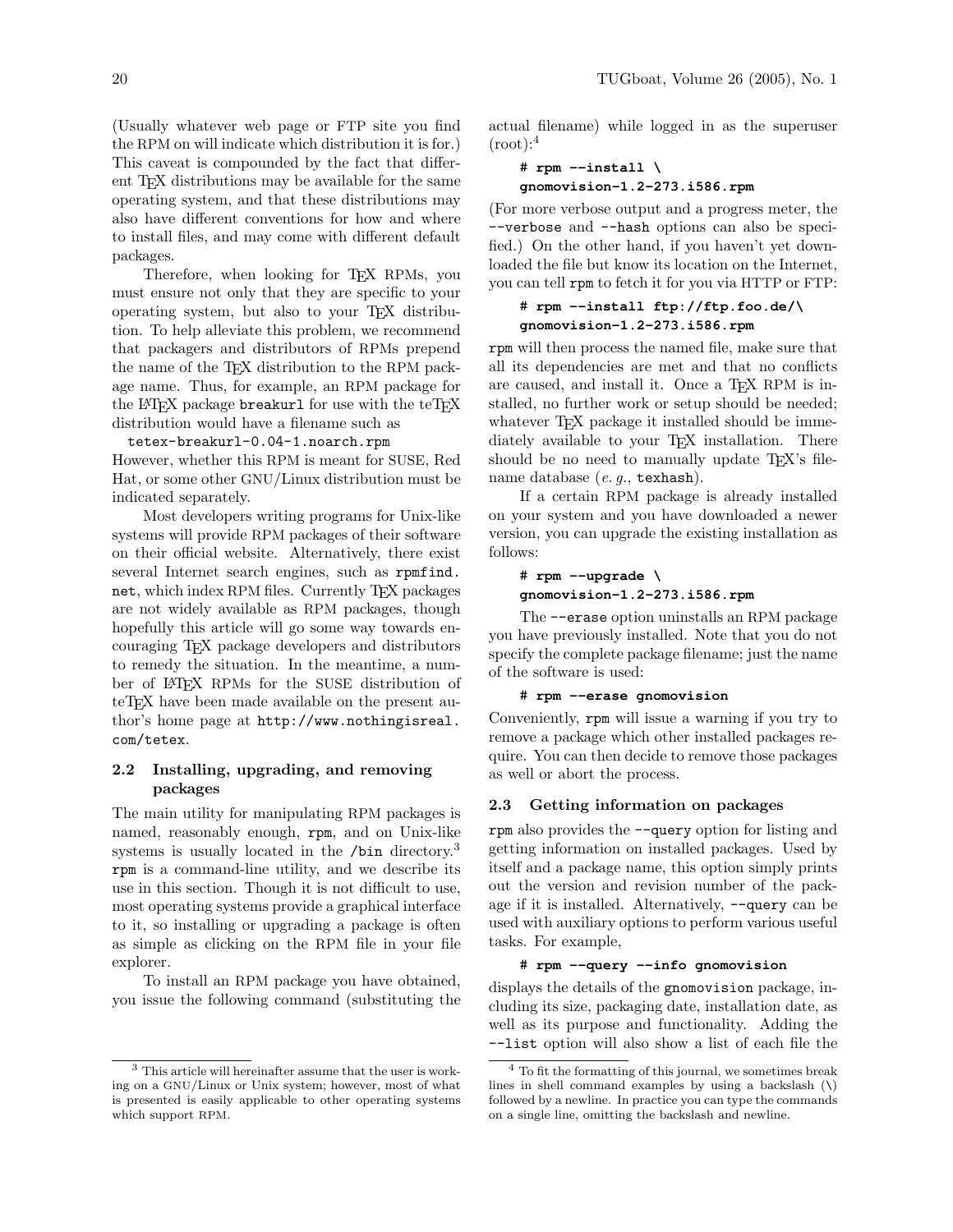```
Name : tetex-breakurl Relocations: (not relocateable)
Version : 0.04 Vendor: (none)
Release : 1 Build Date: Wed 06 Jul 2005 04:52:35
Install date: (not installed) Build Host: port-3108.kl.dfki.de
Group : Productivity/Publishing/TeX/Base Source RPM: tetex-breakurl-0.04-1.src.rpm
Size : 131758 License: LPPL<br>Signature : (none)
Signature
Packager : Tristan Miller <Tristan.Miller@dfki.de>
URL : http://www.ctan.org/tex-archive/macros/latex/contrib/breakurl/
Summary : An extension to hyperref for line-breakable urls in DVIs
Description :
This package provides a command much like hyperref's \url that
typesets a URL using a typewriter-like font. However, if the dvips
driver is being used, the original \url doesn't allow line breaks in
the middle of the created link: the link comes in one atomic piece.
This package allows such line breaks in the generated links.
Note that this package is intended only for those using the dvips
driver. Users of the pdflatex driver already have this feature.
Distribution: SuSE 9.0 (i586)
/usr/local/share/texmf/doc/latex/breakurl/README
/usr/local/share/texmf/doc/latex/breakurl/breakurl.dvi
/usr/local/share/texmf/doc/latex/breakurl/breakurl.pdf
```
/usr/local/share/texmf/tex/latex/breakurl/breakurl.sty

<span id="page-4-1"></span>Figure 2: Output of rpm --query --info --list --package tetex-breakurl-0.04-1.rpm

package will install. (See Figure [2](#page-4-1) for sample output of a more realistic package — our example in the next section, in fact.) Note that by default, the --query option searches only the database of installed packages. To use it on a RPM file you have downloaded, you must use it in conjunction with the --package option and the filename.[5](#page-4-2) For example:

```
# rpm --query --info --package \
gnomovision-1.2-273.i586.rpm
```
Another useful command with  $\neg$ -query is

```
# rpm --query --all
```
which lists all RPM packages installed on the system.

For most ordinary users, the above commands are all that is required to effectively use rpm. For advanced operations, consult the rpm man page, or use whatever graphical interface your system provides.

### <span id="page-4-0"></span>3 Creating RPM packages

So, you're a developer who has created a new T<sub>EX</sub> package, or perhaps you're just an ordinary user who has downloaded something from CTAN and wants to package it as an RPM. Before you can begin creating RPM packages, though, you first need to set up a few things; these need be done only once.

### <span id="page-4-4"></span>3.1 First-time setup

The program used to create RPM packages is named rpmbuild. Before you can use it, however, you need to create a workspace for its use. You can do this with the following shell command:

## \$ **mkdir -p ˜/rpm/{BUILD,SOURCES,\ SPECS,SRPMS,RPMS/noarch}**

It's OK to specify a directory other than  $\gamma$ rpm if you wish.

Next, you need to create in your home directory a configuration file named .rpmmacros which provides some default information to be used when building packages; Listing [1](#page-4-3) shows a sample. The %packager line should specify your name and e-mail address, formatted as shown, so that people can contact you to report bugs or problems with your package. The %\_topdir line should correspond to the workspace directory you created previously. (If you are unsure of the full path to your home directory, the pwd shell command can tell you what it is.)

<span id="page-4-3"></span>%packager Tristan Miller <Tristan.Miller@dfki.de> %\_topdir /home/miller/rpm

Listing 1: A sample  $\check{\ }$  /. rpmmacros file

<span id="page-4-2"></span><sup>5</sup> Some pagers and file viewers, such as less, understand the RPM file format; using them to view RPM files will result in output similar to that of rpm --query --info --list --package.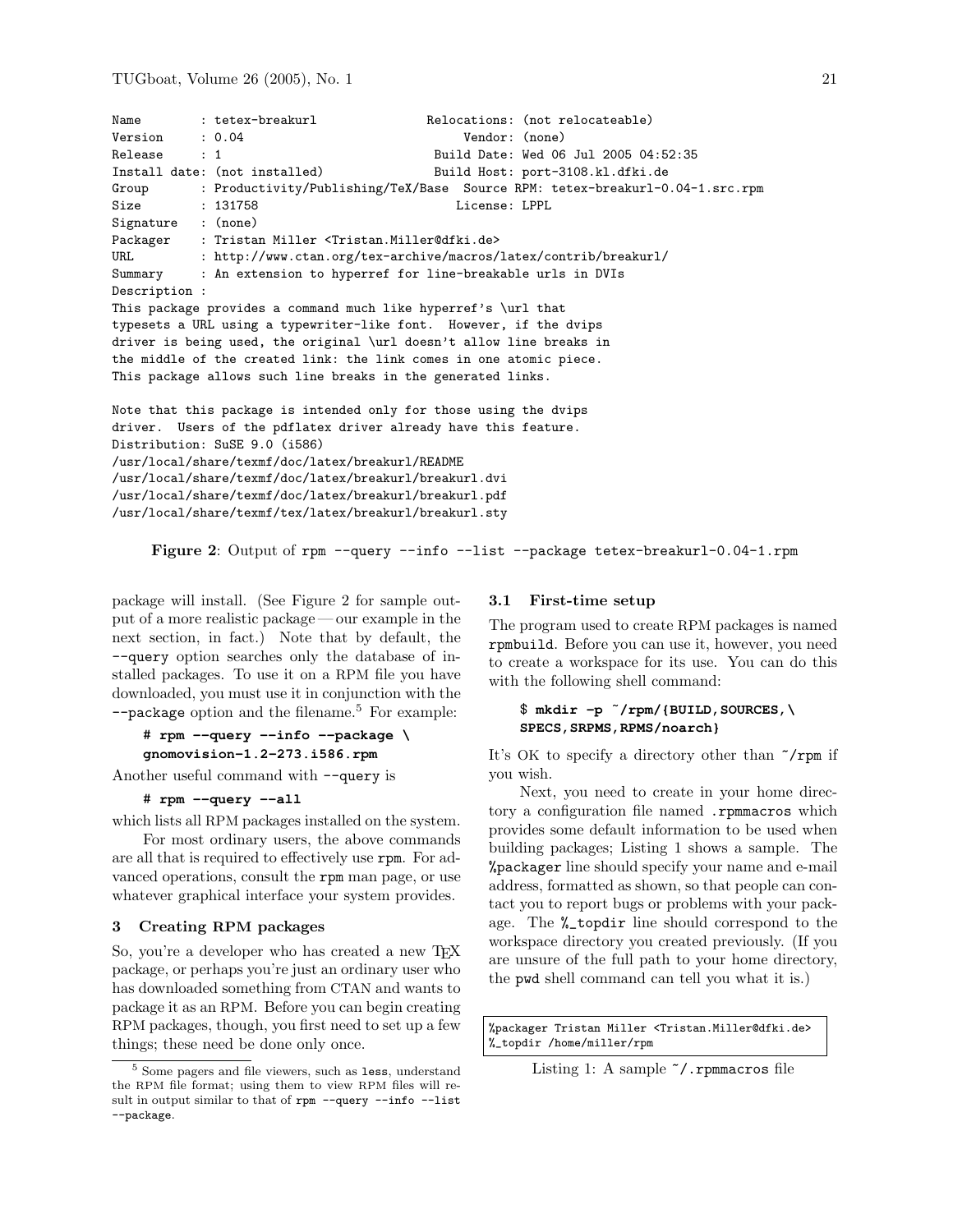## <span id="page-5-2"></span>3.2 Preparing the TEX package source

With the above one-time setup steps complete, you are now ready to begin building RPM packages. The first thing to do is to fetch the source to the T<sub>E</sub>X package for which you want to create an RPM. If you are a package developer, we assume you already have all the files; for those of you creating RPMs for others' TEX packages, you will have to download the files from the author's web page or from CTAN. Normally these will be available as a tar.gz or zip archive.

Let's assume that we are installing the package breakurl, which is available at [http://ctan.org/](http://ctan.org/tex-archive/macros/latex/contrib/breakurl) [tex-archive/macros/latex/contrib/breakurl](http://ctan.org/tex-archive/macros/latex/contrib/breakurl).

Follow the "get this entire directory" link, specify a mirror that supports directory archives, and download the package into a temporary directory on your machine, such as /tmp. Then decompress the archive using unzip or tar as appropriate:

```
$ cd /tmp
$ tar xzvf breakurl.tar.gz
breakurl/
breakurl/README
breakurl/breakurl.dtx
breakurl/breakurl.ins
breakurl/breakurl.pdf
```
### 3.3 Writing the spec file

Next you must prepare a spec file, which is a set of commands instructing rpmbuild how to compile the source files and where to install them. spec files are generally stored in the SPECS subdirectory of the workspace you created in §[3.1,](#page-4-4) and are composed of a number of sections, or stanzas:

- the *Header stanza*, which defines custom macros and gives basic information about the package;
- the *Prep stanza*, which unpacks the package and prepares it for compilation;
- the Build stanza, which provides instructions for compiling the package;
- the *Install stanza*, which provides instructions for installing the package;
- the Files stanza, which lists all the files to be included in the package distribution;
- the *Scripts stanza*, which specify programs to be run before and after installation or uninstallation of the package; and
- the Changelog stanza, which contains a record of changes made to the RPM package.

In the following subsections we continue with our breakurl example by building its spec file, named ~/rpm/SPECS/breakurl.spec. We show the various

stanzas as they are being built; the completed spec file is presented at the end in Listing [9.](#page-11-1)

#### 3.3.1 The Header stanza

The Header stanza appears, unlabelled, at the beginning of the spec file and typically contains two kinds of information: macro definitions, and fields containing important metadata about the package.

Macros. A number of macros are predefined by your RPM distribution. For example, the macro %\_tmppath is predefined to some temporary directory in your file system, such as /tmp or /var/ tmp. Other macros are automatically defined by rpmbuild as it processes the spec file, using information from the fields you specify. For example, rpmbuild assigns to the %name and %version macros the same values you specify for the Name and Version fields (see below) so that you can use these values later on in your spec file.

In addition to these predefined macros, you can create and use your own custom macros. A macro definition looks like this:

%define  $\langle macro\_name \rangle$   $\langle macro\_value \rangle$ 

Once a macro has been defined, you can reference it later with the following syntax:

 $\mathcal{H}\{\langle macro\_name\}\}$ 

It is permissible to use a macro in the definition of a new macro.<sup>[6](#page-5-0)</sup>

One useful macro we should define here is the root of our local TDS tree — that is, where new TFX packages should be installed on the system  $[8, §2.3]$  $[8, §2.3]$ . The exact location of this directory varies with both your OS and TEX distribution, so you will need to consult the appropriate documentation. The teT<sub>EX</sub> distribution on SUSE 9.0, for example, uses /usr/ local/share/texmf, so in that case we would define a macro as follows:

<span id="page-5-0"></span> $^6$  Observant readers will note that what we entered into our  $\gamma$ . rpmmacros file in §[3.1](#page-4-4) were actually macro definitions.

<span id="page-5-1"></span><sup>7</sup> Why install to the local tree rather than the main texmf tree? Consider the case where the TEX distribution includes version 1.0 of a certain package foo. Say we then produce an RPM package of version 1.1 of foo which installs to the main texmf tree rather than the local tree. If the user installs this RPM and then later decides that version 1.1 is buggy and removes it, he will be unable to revert to version 1.0 without reinstalling his TEX distribution. Furthermore, if he does reinstall his TEX distribution, any other RPM packages that happened to install themselves in the root texmf tree will likely be overwritten. Installing new and upgraded versions of packages in the local tree avoids this problem; new TEX packages can be installed and removed while preserving older versions in the root tree. (When two versions of a package exist, most TEX distributions are configured to prefer the local-tree version over the root-tree version.)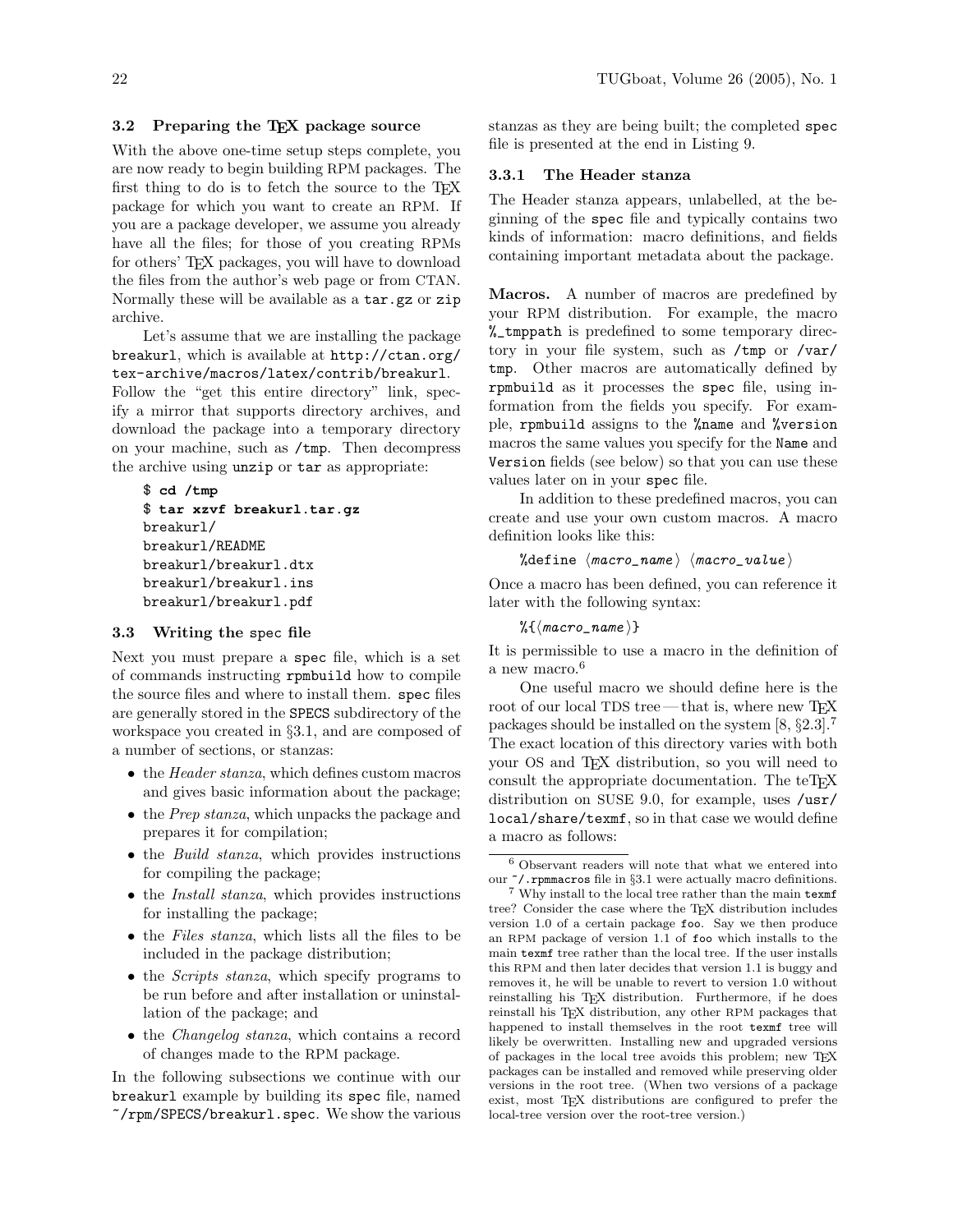| Distribution     | Group                            | Reference       |
|------------------|----------------------------------|-----------------|
| Fedora Core      | Applications/Publishing          | $[1, \S13.2.2]$ |
| Mandriva         | Publishing                       | [5]             |
| <b>PLD</b> Linux | Applications/Publishing/TeX      |                 |
| Red Hat          | Applications/Publishing          | [1, §13.2.2]    |
| <b>SUSE</b>      | Productivity/Publishing/TeX/Base | [7, §2.5]       |
| Yellow Dog       | Applications/Publishing          |                 |

<span id="page-6-1"></span>Table 1: Groups for T<sub>E</sub>X packages by GNU/Linux distribution

%define texmf /usr/local/share/texmf

Fields. Fields are defined with the following syntax:

 $\langle field\_name \rangle: \langle field\_value \rangle$ 

The most commonly specified fields are as follows:

- Name The name of the RPM package. As explained in §[2.1,](#page-2-3) we recommend forming the RPM package name by combining your TEX distribution name with the name of the TEX package. For example, a **breakurl** RPM for teT<sub>F</sub>X would be called tetex-breakurl.
- Summary A concise, one-line summary of the TEX package.
- Version The version number of the TEX package. Normally this will be found in a README file or in the package's documentation, though in some cases you may need to examine the package source code. Sometimes a package will have a date but no formal version number; in these cases you should use the date, in the format  $\langle$ *YYYYMMDD* $\rangle$ , as the version number.
- Release The release number of the RPM package. Initially, this should be 1; every time you rebuild the RPM package (say, to fix an error in the spec file), this number should be incremented. Release numbers are specific to each version of the TEX package, so whenever you prepare a spec file for a new version of the same TEX package, the release number should be reset to 1.
- License The license under which the TEX package is released. Normally this information will be found in a file named README or COPYING, or in the package documentation. Typically the value for the License field will be LPPL (LAT<sub>F</sub>X Project Public License), though some packages are released other ways, such as under the GNU Public License (GPL) or as public domain. If the package is released under a custom or unusual license with no common abbreviation, then it's

best to write here something like Other or See  $\mathop{{\rm package}}\nolimits$  docs. $^8$  $^8$ 

- Group The category to which this package belongs. Different OS distributions have different categorization schemes, so you will need to consult your distribution's documentation. Table [1](#page-6-1) lists the groups where TEX packages go for some common GNU/Linux distributions.
- URL The home page of the T<sub>EX</sub> package. Normally this will be the package's location on CTAN.
- Requires Any software or other RPM package required for this package to work. At a minimum, this field should contain the name of the TEX distribution you are using. You can also specify that a certain minimum (or exact) version of a package is required— for example:

Requires: tetex >= 2.0.2

You can use as many Requires fields as there are prerequisites for your package, or you can use a single Requires field and separate the values with commas.

- Distribution The name and version of the OS distribution for which this RPM is intended. This information is used by RPM search engines to properly categorize your package. It is possible to build RPMs for a distribution other than the one you are currently running, though this will require some knowledge of where it expects the local TDS tree to be rooted.
- Source The source archive used to build the package. This basically corresponds to the zip or tar.gz file you downloaded from CTAN. However, it is generally expected that the source be archived as a tar.bz2 file and given a standard name of the form  $\langle name \rangle - \langle version \rangle$ .tar.bz2, where  $\langle name \rangle$  and  $\langle version \rangle$  are the name and version, respectively, of the T<sub>E</sub>X package.<sup>[9](#page-6-2)</sup>

<span id="page-6-0"></span><sup>8</sup> If you are planning on making your RPM package available to the public, be sure to first check that the license allows it. Most free software licenses, including the LPPL and GPL, permit this, though some other licenses may stipulate that the software cannot be repackaged or redistributed.

<span id="page-6-2"></span><sup>9</sup> This is especially true if you intend to distribute "source" RPMs as well as binary RPMs— see §[3.4.](#page-10-6)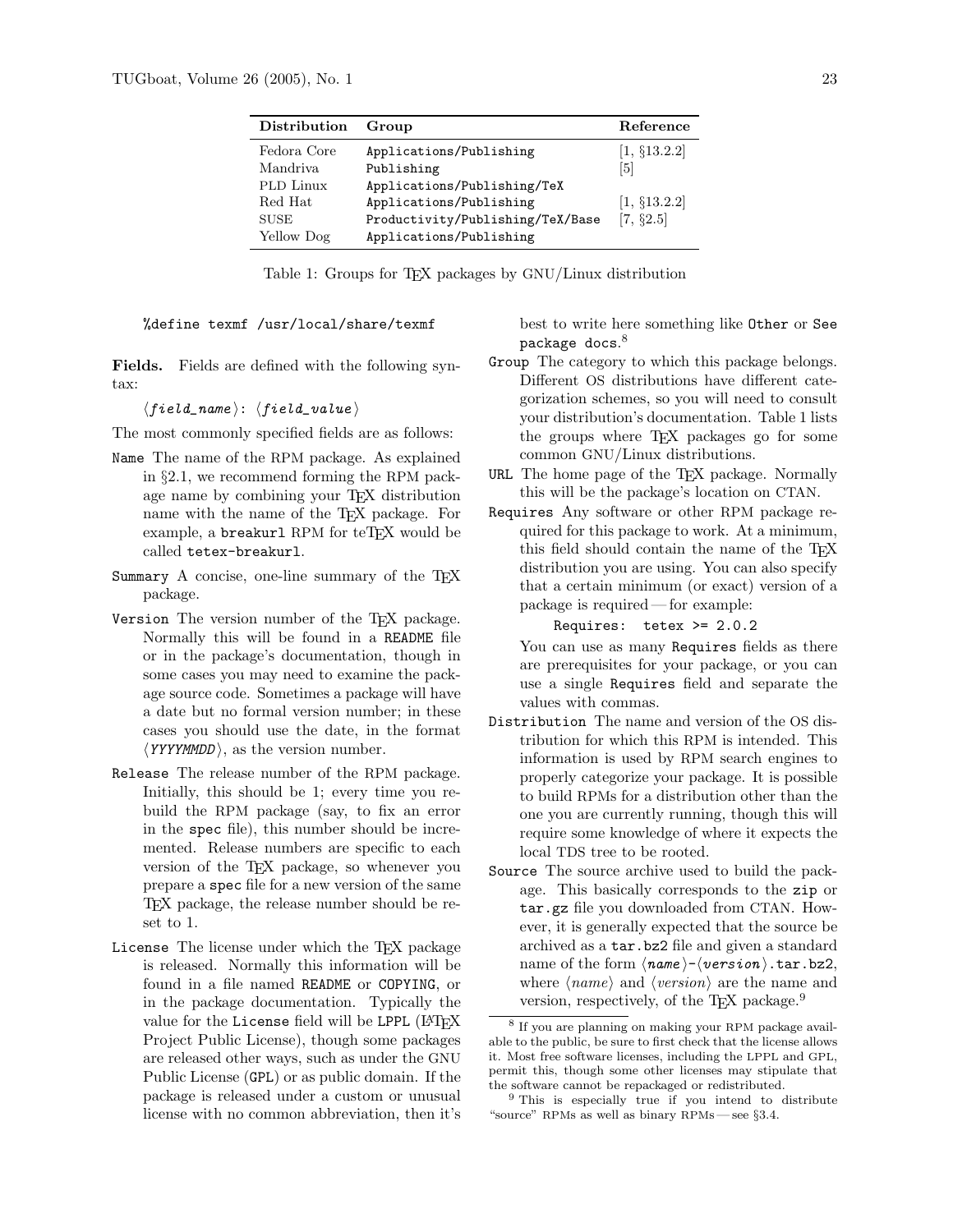```
Name: tetex-breakurl
Summary: An extension to hyperref for line-breakable urls in DVIs
Version: 0.04
Release: 1
License: LPPL
Group: Productivity/Publishing/TeX/Base
URL: http://www.ctan.org/tex-archive/macros/latex/contrib/breakurl/
Requires: tetex
Distribution: SuSE 9.0 (i586)
Source: %{name}-%{version}.tar.bz2
BuildRoot: %{_tmppath}/%{name}-%{version}-root
BuildArch: noarch
%define texmf /usr/local/share/texmf
%description
This package provides a command much like hyperref's \url that
typesets a URL using a typewriter-like font. However, if the dvips
driver is being used, the original \url doesn't allow line breaks in
the middle of the created link: the link comes in one atomic piece.
This package allows such line breaks in the generated links.
Note that this package is intended only for those using the dvips
driver. Users of the pdflatex driver already have this feature.
```
Listing 2: The Header stanza for breakurl.spec

Assuming we are working with version 0.04 of breakurl, the contents of this field would be tetex-breakurl-0.04.tar.bz2. If we want to use rpmbuild's pregenerated macros, it would be %{name}-%{version}.tar.bz2. Since this file must actually be found by rpmbuild, you will also have to recompress and rename the archive from CTAN, and then move it into the SOURCES subdirectory of your workspace:

```
$ cd /tmp
$ gunzip breakurl.tar.gz
$ mv breakurl.tar \
tetex-breakurl-0.04.tar
$ bzip2 -9 tetex-breakurl-0.04.tar
$ mv tetex-breakurl-\
0.04.tar.bz2 ˜/rpm/SOURCES
```
- BuildArch The computer architecture the package is intended to run on. Since most TEX packages do not contain any binary computer code, a value of noarch will suffice in most cases.
- BuildRoot A temporary directory in which to test installing the package. Normally this will be declared as  $\{\{-\mathrm{tmppath}\}\}$  ( $\{\mathrm{name}\}-\{\{\mathrm{version}\}\}$ -root.
- %description A detailed description of the TEX package, possibly several paragraphs in length. Often this information can be copied from the package's README file. (Strictly speaking, the %description is not a field, since it is followed by a newline rather than a colon, and is terminated by the beginning of the Prep stanza.)

These fields can be specified in any order, except that the %description field must come last.

Listing [2](#page-7-0) shows a complete Header stanza for breakurl.spec.

## 3.3.2 The Prep stanza

The Prep stanza, which always begins with the line

%prep

contains macros and/or shell commands which prepare the package for compilation. For TEX packages, this typically involves merely unpacking the source code archive (specified by the Header stanza's Source field) into the temporary build directory.

The RPM system provides the macro %setup for this purpose; it is usually used with the  $-q$  (quiet) option to suppress unwanted output. The %setup macro assumes that the source archive unpacks into a directory named  $\langle name \rangle - \langle version \rangle$  (the actual name and version being retrieved from the Header stanza) and will cd into it in preparation for the next stanza. If your tarball unpacks into a different directory, then the option  $-n \langle$  *dirname*  $\rangle$  can be used to specify an alternative directory name.

A sample Prep stanza for breakurl.spec appears in Listing [3.](#page-8-0) Note that we specify the option -n breakurl to %setup. That's because, as we saw in §[3.2,](#page-5-2) the breakurl tarball we downloaded from CTAN unpacked into a directory called simply breakurl.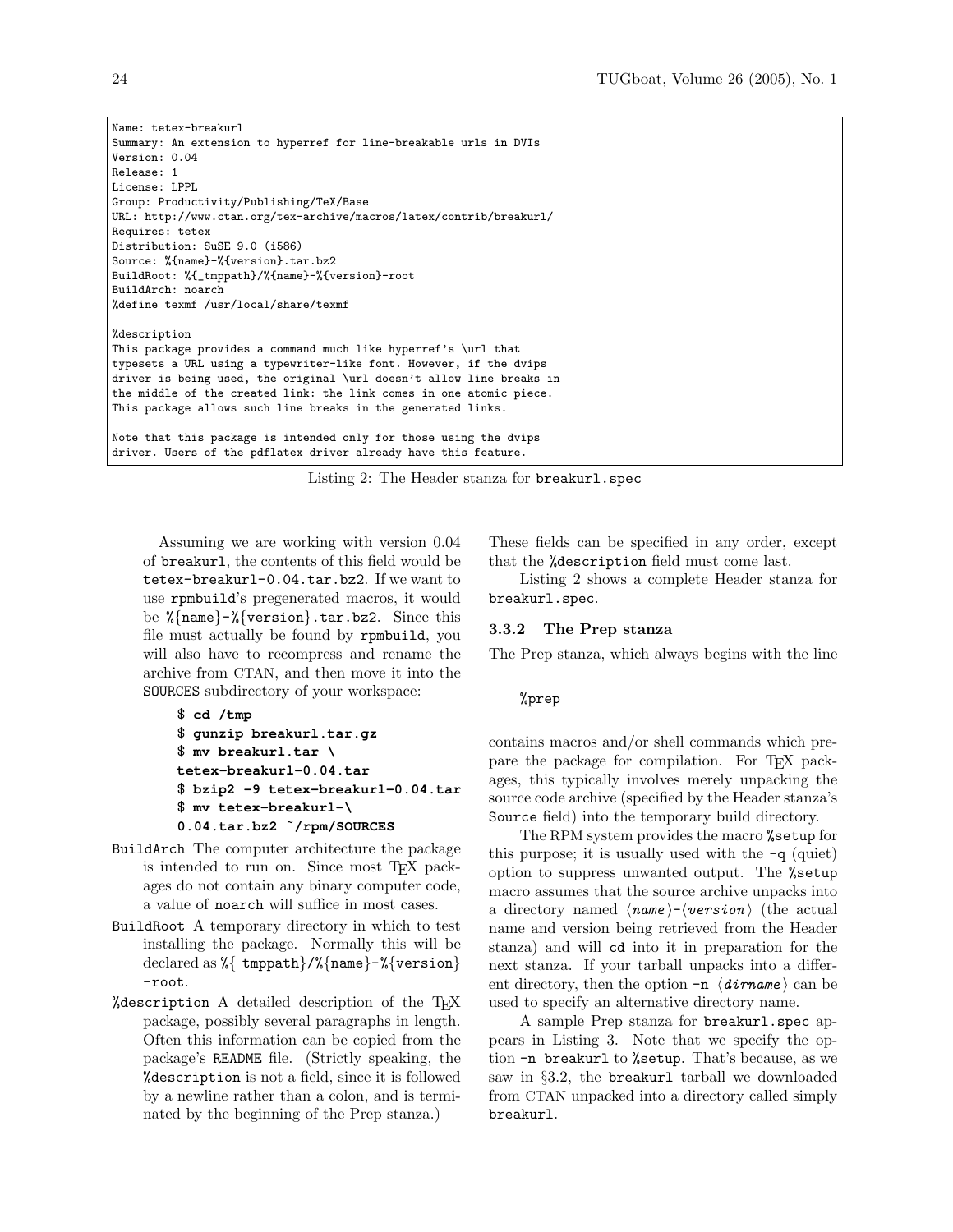<span id="page-8-0"></span>

| %prep                 |  |
|-----------------------|--|
| %setup -q -n breakurl |  |

Listing 3: The Prep stanza for breakurl.spec

#### 3.3.3 The Build stanza

The Build stanza begins as follows:

%build

Following this token you should type whatever shell commands are necessary to build the TEX package. For most L<sup>AT</sup>EX packages, this will involve running latex on any ins and dtx files; it may also involve running bibtex, makeindex, dvips, and other commands. On the other hand, some LAT<sub>EX</sub> packages come prebuilt as ready-to-install sty and/or cls files; in such cases the Build stanza will be empty.

You should consult the package's build instructions to find out which commands, if any, you need to run on which files, and manually try them out yourself on the temporary copy of the package source you unpacked in §[3.2.](#page-5-2) This way you can find out, for example, how many times you need to run latex before all references are resolved, and thus include the appropriate number of calls to it in the Build stanza.

A sample Build stanza for breakurl.spec appears in Listing [4.](#page-8-1) Note that the tarball already contained a PDF version of the package documentation, making our processing of breakurl.dtx to create the DVI documentation somewhat unnecessary. However, let's assume for illustrative purposes that we wish to include both PDF and DVI versions of the documentation in our RPM, thus necessitating the generation of the latter.

<span id="page-8-1"></span>

| %build |                    |  |
|--------|--------------------|--|
|        | latex breakurl.ins |  |
|        | latex breakurl.dtx |  |
|        | latex breakurl.dtx |  |

Listing 4: The Build stanza for breakurl.spec

## 3.3.4 The Install stanza

After the Build stanza comes the Install stanza. Its beginning is denoted by the following token:

# %install

Like the Build stanza, the Install stanza consists of shell commands, though this time the purpose is to copy the generated files into their correct places in the TEX directory structure (TDS). However, rather than installing the files into the system TDS (which can have disastrous effects if there is an error in

the spec file), we instead simulate or "practice" installing them into a temporary copy of the file system. This temporary copy was specified by the BuildRoot field of the Header stanza, the value of which can be accessed here with the shell variable \$RPM\_BUILD\_ROOT.

Another component of the Install stanza is a small script to remove the contents of the BuildRoot directory after a build. This script begins with

%clean

and usually consists of the command

rm -rf \$RPM\_BUILD\_ROOT

Many packagers prefer to include a copy of this command as the first command after %install, just to make sure the BuildRoot is empty.

A sample Install stanza for breakurl.spec appears in Listing [5.](#page-8-2)

<span id="page-8-2"></span>

| %install                                    |
|---------------------------------------------|
| rm -rf \$RPM_BUILD_ROOT                     |
| mkdir -p %{texmf}/tex/latex/breakurl        |
| cp breakurl.sty %{texmf}/tex/latex/breakurl |
| mkdir -p %{texmf}/doc/latex/breakurl        |
| cp README %{texmf}/doc/latex/breakurl       |
| cp breakurl.dvi %{texmf}/doc/latex/breakurl |
| cp breakurl.pdf %{texmf}/doc/latex/breakurl |
|                                             |
| %clean                                      |
| rm -rf \$RPM_BUILD_ROOT                     |

Listing 5: The Install stanza for breakurl.spec

#### 3.3.5 The Files stanza

The Files stanza, which begins with the line

### %files

lists all the files and directories to be included in the RPM package. This is important, as during the build process a number of temporary files  $(e, q, \text{aux})$ , log, bbl) may be created, and rpmbuild needs to know that these can be safely discarded.

The main part of the Files stanza is relatively simple; it simply consists of a list of files and directories, relative to the BuildRoot directory where they were temporarily installed in the Install stanza. Normally one file or directory per line is specified, though it is permissible to use wildcards. For example, the lines

%{texmf}/tex/latex/mypackage/\*.sty %{texmf}/tex/latex/mypackage/\*.cls

specify including all the LATEX style and class files in the directory \$RPM BUILD ROOT/%{texmf}/tex/ latex/mypackage.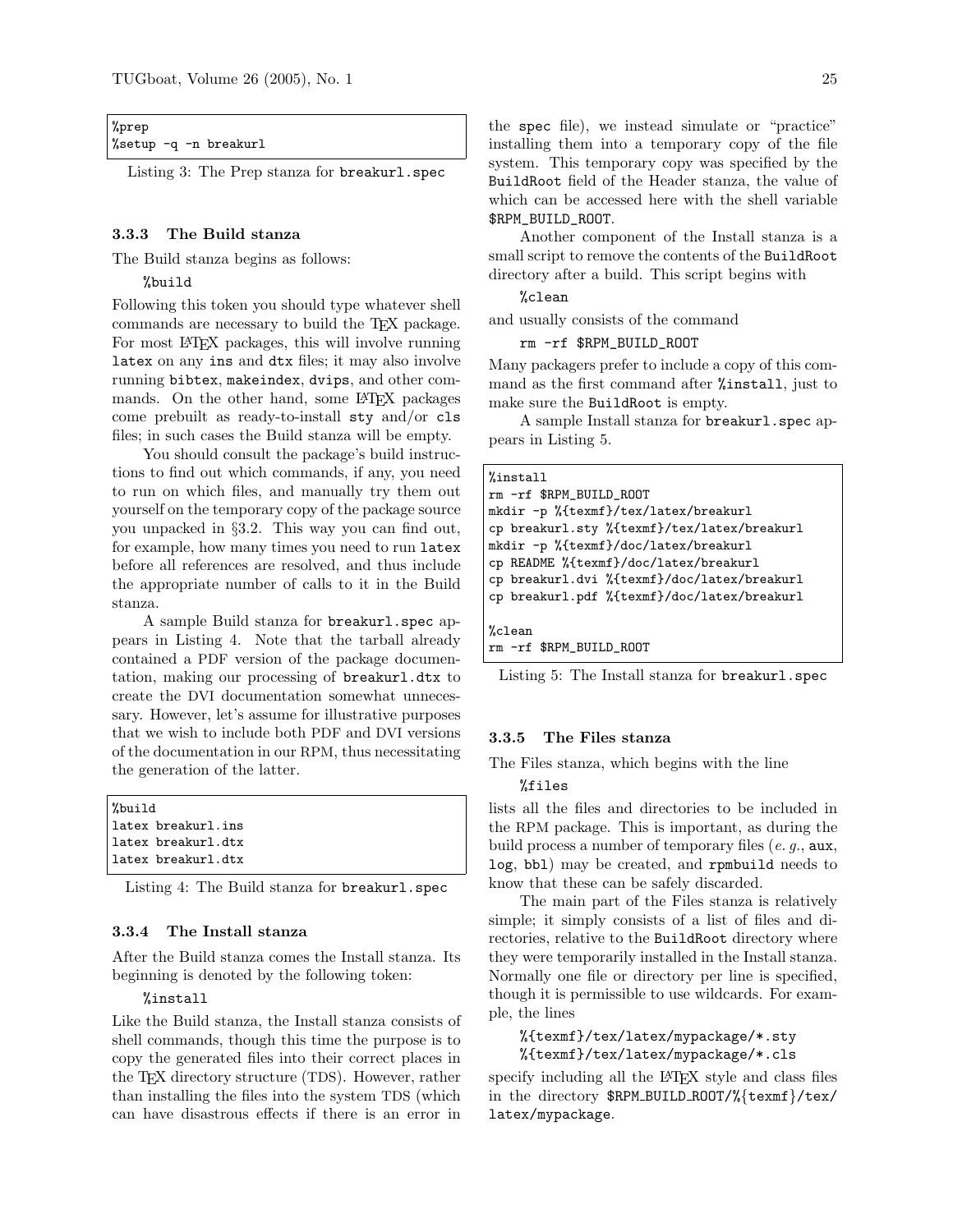Be careful when specifying a directory name, because that indicates to rpmbuild that it should package all files in that directory. If you just want to indicate that a particular directory but none of its files should be packaged, precede the name of the directory with the %dir macro:

### %dir %{texmf}/tex/latex/mypackage/tmp

There are other macros you can use before a filename to give important information about the file. The *L*<sub>doc</sub> macro indicates that a file is documentation. (Marking this is important because some users might want to save space by not installing the package's documentation. The rpm --install command has an auxiliary option, --excludedocs, to suppress installation of documentation.) Alternatively, the %config macro can be used to mark a file as being a user-modifiable configuration file. When upgrading a package, rpm will be careful not to overwrite any such file the user may have painstakingly modified. Here are some examples:

# %doc %{texmf}/doc/latex/foo/guide.dvi %doc %{texmf}/doc/latex/foo/README %config %{texmf}/tex/latex/foo/foo.cfg

Finally, it is important to set the ownership and permissions for the files to be installed. This can be done collectively for all files by issuing the %defattr macro at the beginning of the Files stanza, which has this syntax (on two lines only for this presentation; the actual source must be all on one line):

# $\%$ defattr $(\langle file\_permissions \rangle, \langle owner \rangle,$

 $\langle \textit{group} \rangle, \langle \textit{directory\_permissions} \rangle)$ Both  $\langle owner \rangle$  and  $\langle group \rangle$  will normally be root. You should specify the file and directory permissions in the standard three-digit octal format used by chmod. For example, one might specify the directory permissions as 755, which corresponds to rwxr-xr-x (i. e., everyone can read and execute the directory, but only its owner can write to it). Instead of specifying an octal value, you can use the hyphen, -, to tell rpmbuild to package the files and directories with the same permissions it has in the BuildRoot tree. To override the default permissions or ownership on a particular file, you can prefix it with the %attr macro, which uses the same syntax as %defattr.

A sample Files stanza for breakurl.spec appears in Listing [6.](#page-9-0)

#### 3.3.6 The Scripts stanza

Sometimes, certain system commands need to be executed before or after software is installed or uninstalled. This is also true of (un)installing packages on most T<sub>F</sub>X distributions, usually because T<sub>F</sub>X has

<span id="page-9-0"></span>

| %files                                        |  |  |
|-----------------------------------------------|--|--|
| $%$ defattr $(-, root, root, -)$              |  |  |
| %{texmf}/tex/latex/breakurl/breakurl.sty      |  |  |
| %doc %{texmf}/doc/latex/breakurl/README       |  |  |
| %doc %{texmf}/doc/latex/breakurl/breakurl.dvi |  |  |
| %doc %{texmf}/doc/latex/breakurl/breakurl.pdf |  |  |
|                                               |  |  |

Listing 6: The Files stanza for breakurl.spec

to update its file index. On teTFX and other TFX distributions which use the Kpathsea path searching library, for example, the command texhash or mktexslr must be run whenever a package is installed or uninstalled. Such commands can be specified in the Scripts stanza of the spec file.

Unlike most of the previous stanzas, the beginning of the Scripts stanzas is not marked by a token. Rather, scripts to be executed before installation, after installation, before uninstallation, and after uninstallation can be specified following the %pre, %post, %preun, and %postun tokens, respectively. Listing [7](#page-9-1) shows the Script stanza for our breakurl.spec file.

<span id="page-9-1"></span>

| %post<br>texhash   |  |  |  |
|--------------------|--|--|--|
| %postun<br>texhash |  |  |  |

Listing 7: The Scripts stanza for breakurl.spec

#### 3.3.7 The Changelog stanza

The Changelog stanza is where you should keep a human-readable log of changes to the spec file. This stanza begins with the line

#### %changelog

and contains a chronological list of entries (most recent first) in this format:

- \*  $\langle date \rangle$   $\langle name \rangle$  < $\langle email \rangle$   $\langle version \rangle$ - $\langle release \rangle$
- $\langle change \; made \rangle$
- $\langle$  other change made  $\rangle$ ...

The  $\langle date \rangle$  field must be in the following format:

Tue Jul 05 2005

Such a date can be produced with the command

### \$ **date +"%a %b %d %Y"**

The initial Changelog stanza for breakurl.spec is illustrated in Listing [8.](#page-10-7)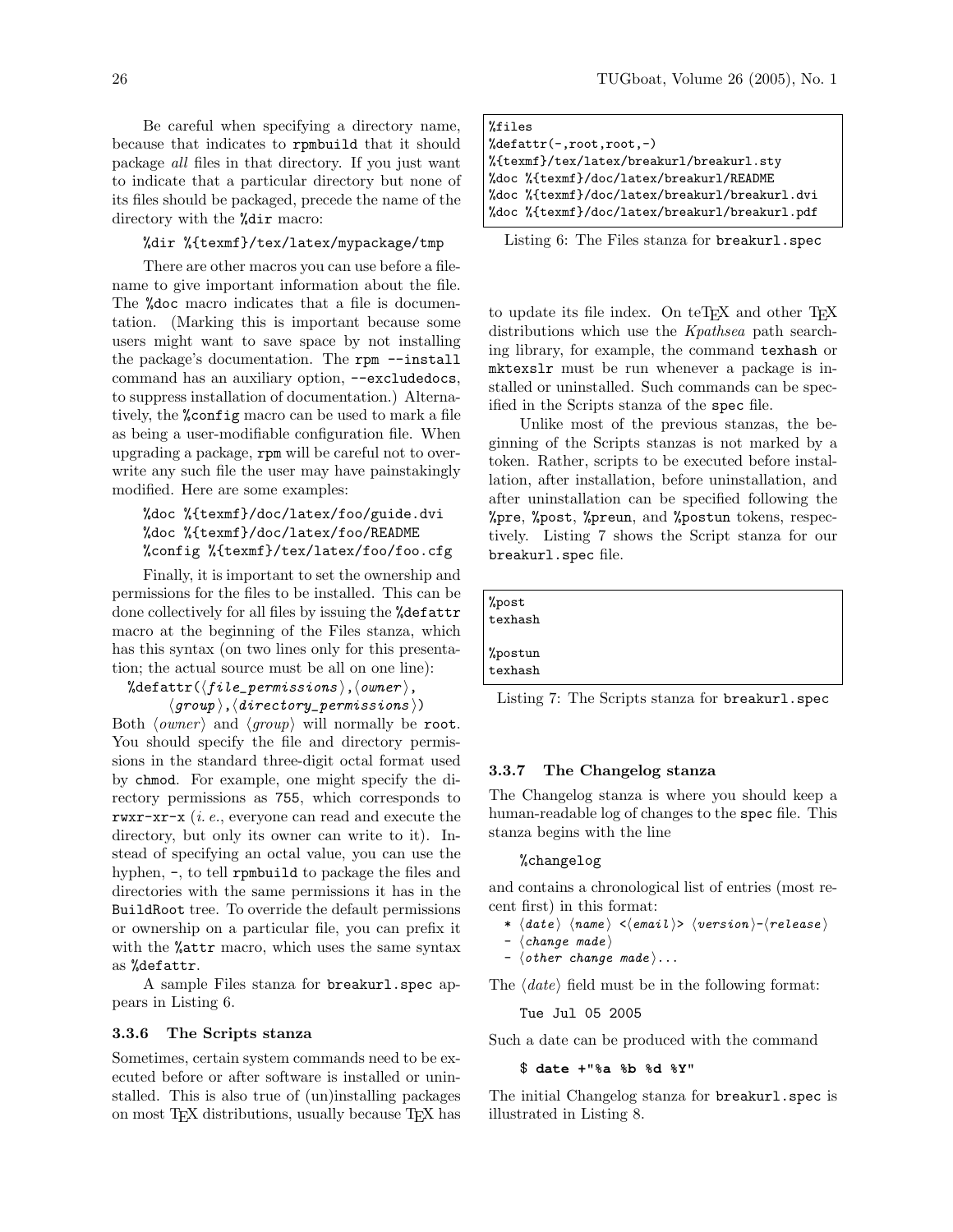```
%changelog
* Mon Jul 04 2005 Tristan Miller \
              <Tristan.Miller@dfki.de> 0.04-1
 Initial build.
```
Listing 8: The Changelog stanza for breakurl.spec (the  $\lambda$  and line break are for our presentation only)

#### <span id="page-10-6"></span>3.4 Building the RPM

Now that you've written the spec and moved the source tarball (recompressed with bzip2) into your ~/rpm/SOURCES directory, you are finally ready to build the RPM. Simply cd into the directory where breakurl.spec resides (~/rpm/SPECS) and run the following command (logged into your regular ac $count—not$  as root!):

### \$ **rpmbuild -ba breakurl.spec**

rpmbuild will first scrutinize the spec file for any syntax errors and abort with an informative message if it finds any. If not, you should see the commands you've specified in the Build and Install stanzas being executed as if you had typed them yourself. You'll probably get several pages of LAT<sub>EX</sub> output plus various other diagnostic messages from rpmbuild itself. The resulting RPM package will be written to the file

~/rpm/RPMS/noarch/tetex-breakurl-0.04-1.rpm Go ahead and examine the file with less, or with rpm --query --info --list --package, to make sure that all the package data is correct and that all files are set to install in the correct places. (The data should look similar to what is shown in Figure [2.](#page-4-1)) If not, you'll have to figure out where the error is, re-edit the spec file, increment its Release number, and try rebuilding.<sup>[10](#page-10-8)</sup>

Another file produced by rpmbuild,

#### ~/rpm/SRPMS/tetex-breakurl-0.04-1.src.rpm,

is what is known as a source RPM or SRPM. Unlike the RPM package, which contains only the precompiled, ready-to-install TEX package, the SRPM contains the original source tarball and your spec file. SRPMs are useful for users who want to modify the TEX package before it is compiled, or for those who wish to create a new RPM of the same T<sub>FX</sub> package for a different OS or TEX distribution and don't want to go to the trouble of creating their own spec file from scratch.

Note that rpmbuild does not, by default, install the RPM package; it only creates one. To actually

install the RPMs you create, you need to invoke the rpm command as outlined in §[2.2.](#page-3-2)

Once you have created and tested your RPM, it might be a good idea to save other users the trouble you've gone to by publishing it on the web or on a local FTP server. Eventually it will probably be spidered by an RPM search engine such as [rpmfind.net](http://rpmfind.net/) so that others can find it. It is also possible that CTAN may accept submissions of RPM packages, either now or at some point in the future.

#### <span id="page-10-2"></span>4 Advanced topics

The information presented in this article is sufficient for making basic RPMs for most TEX packages, though there are many other topics which are not addressed here. Most importantly, this article has assumed that the TFX package you are packaging is something like a font or a LATEX package which contains no executable code. Utilities written in programming languages such as Perl, Python, or C, or those which make use Makefiles or the GNU Autotools must be handled slightly differently; though the process isn't necessarily more complicated, there are too many different cases to cover in an article of this scope. The reader is therefore referred to more general-purpose documents on RPM [\[1,](#page-10-3) [2,](#page-10-9) [3\]](#page-10-10) for dealing with such packages.

Another topic worthy of mention is the use of cryptographic tools such as PGP and GnuPG to digitally sign and verify RPMs. RPM has built-in support for this, though because there are many more applications for digital signatures in the world of TEXing, we will reserve treatment of it for a future article on using GnuPG with TEX.

### 5 Bibliography

- <span id="page-10-3"></span>[1] Edward C. Bailey. Maximum RPM. Sams, August 1997.
- <span id="page-10-9"></span>[2] Eric Foster-Johnson. Red Hat RPM Guide. Red Hat Press, March 2003.
- <span id="page-10-10"></span>[3] Guru Labs. Creating RPMs (student version) 1.0, April 2005.
- <span id="page-10-0"></span>[4] Linux Standard Base Team. Building Applications with the Linux Standard Base. Prentice Hall, October 2004.
- <span id="page-10-4"></span>[5] Mandriva Linux Development Community. MandrivaGroups, May 2005. Revision r1.10.
- <span id="page-10-1"></span>[6] Christian Schenk. *MiKTEX 2.4 Manual*, February 2004. Revision 2.4.1520.
- <span id="page-10-5"></span>[7] SUSE Linux AG, Nuremberg. SUSE Package Conventions, January 2005. Revision 1.0.

<span id="page-10-8"></span> $10$  The tool rpmlint (from Mandriva) can assist in debugging RPM files.